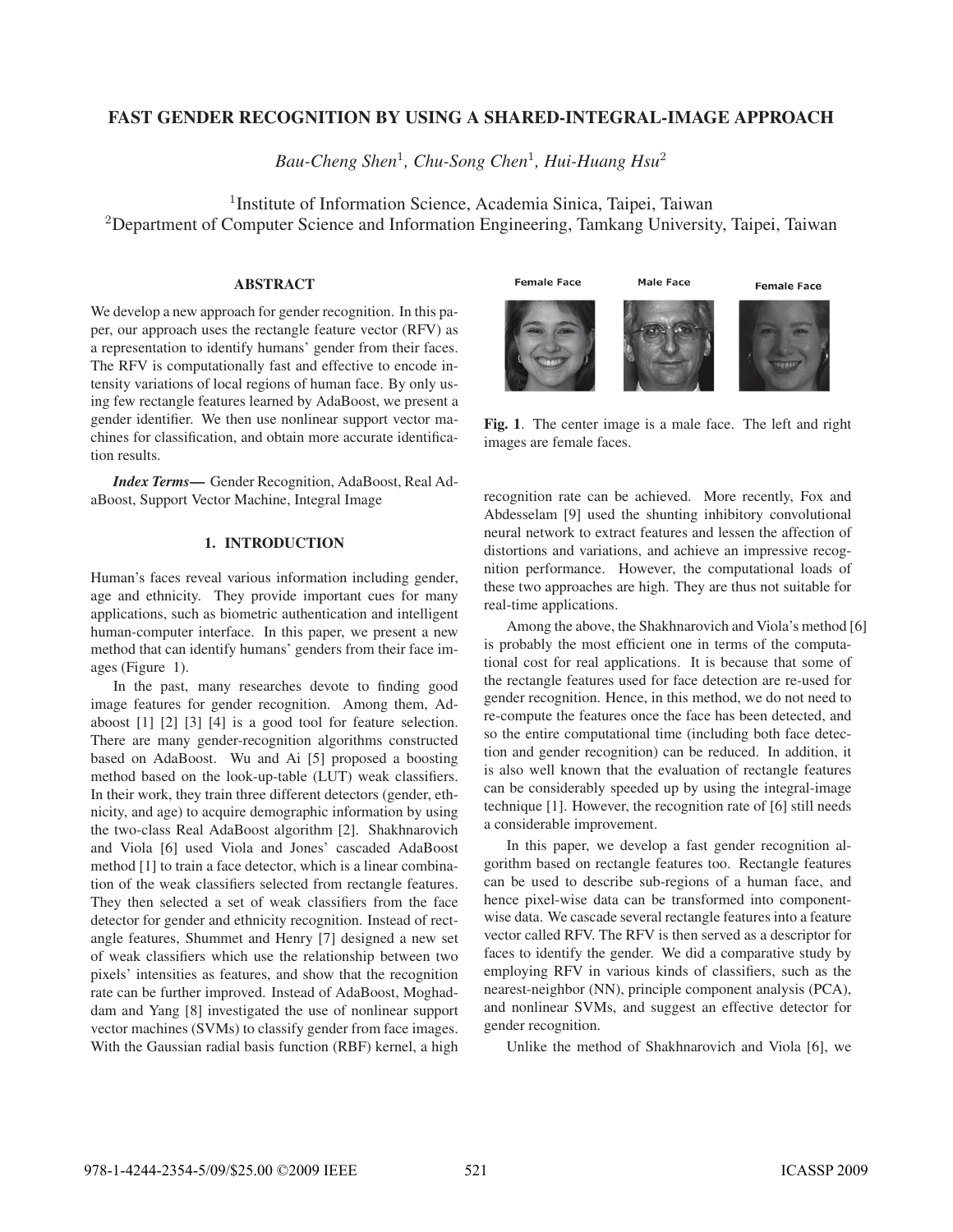

Fig. 2. Binary-valued weak classifier.



Fig. 3. The prototypes of the employed rectangle features.

do not restrict ourselves to select the rectangle features only from those used to construct the face detector. In other words, we allow the rectangle features to be selected arbitrarily in a large feature pool. In this way, the rectangle features selection can be more discriminative, and hence our approach is more accurate for gender recognition. Although in our approach, the rectangle features used for gender recognition and face detection may not be the same, they still share the same integral image. Hence, we can still re-use the integral image, originally built for face detection, to efficiently evaluate the rectangle features for gender recognition. The total computational time (including both face detection and gender recognition) can thus be saved as well.

This paper is organized as follows. Section 2 introduces our approach. Section 3 shows some experimental results. Section 4 gives a conclusion.

## 2. OUR APPROACH

We employ the AdaBoost algorithm for feature selection. Typically, the AdaBoost alrogithm selects weak learners of binary-valued outputs obtained by thresholding the feature values as shown in Figure 2. However, a disadvantage of the thresholded-type weak learners is that it is too crude to discriminate the complex distributions of the positive and negative training data. To deal with the problem, Schapire et al. [2] suggested the use of the Real AdaBoost algorithm. In the following, we introduce the feature pool used in our work in Section 2.1, and the Real AdaBoost algorithm in Section 2.2. Then, we present the construction of RFV in Section 2.3.

#### 2.1. Feature Pool

The feature pool employed in our approach for Real AdaBoost learning consists of rectangle features. Rectangle features are intensity-based feature. They can be fast evaluated by a pre-constructed integral image, and is very efficient



Fig. 4. Real-valued weak classifier.



Fig. 5. Male and female face sample images in Feret database.

to compute [1]. In our work, five kinds of rectangle features are employed, as shown in Figure 3. Given a detection window  $W$ , rectangle features with different types, positions and sizes can be produced. Suppose there are  $K$  rectangle features in the detection window. We use  $g_k(\mathcal{W})$  to represent one of rectangle features. The feature pool can be constructed as

$$
\mathcal{F} = \{g_k(\mathcal{W})\},\
$$

where  $k = 1 \sim K$ .

In this work, the size of detection window is  $24 \times 24$ . We totally have 32, 620 rectangle features in the feature pool  $\mathcal{F}$ .

#### 2.2. Feature-Selection Algorithm

Assume that the training data are  $\{x_i\}_{i=1}^m \in \mathbb{R}^n$  and the corresponding labels are  $\{y_i\}_{i=1}^m \in \mathcal{I}_{-1}$  and  $\mathbb{R}^n$  where 1 and  $-1$ responding labels are  $\{y_i \in \{-1,1\}\}_{i=1}^m$ , where 1 and -1<br>represent the male and female, respectively. To represent the represent the male and female, respectively. To represent the distributions of positive (male) and negative (female) data, the domain space of the feature value is evenly partitioned into  $N$ disjoint bins, denoted as  $\{b_j\}_{j=1}^N$ , as shown in Figure 4. Each bin  $b_j$ , has a real-valued output  $c_j$ , which is calculated accordbin  $b_i$  has a real-valued output  $c_i$ , which is calculated according to the ratio of the training data input to the bin. Given input data x and its feature value  $f(x)$  evaluated by applying some rectangle feature  $g_k$ , the weak learner output  $h(x)$  is a mapping  $h: x \to \{c_1, \ldots, c_N\}$ ; if x is quantized to the bin  $b_j$ , then  $h(x) = c_j$ . After selecting T weak classifiers, the strong classifier of Real AdaBoost can be expressed as:

$$
H(x) = sign(\sum_{t=1}^{T} h_t(f_t(x)) - \alpha), \qquad (1)
$$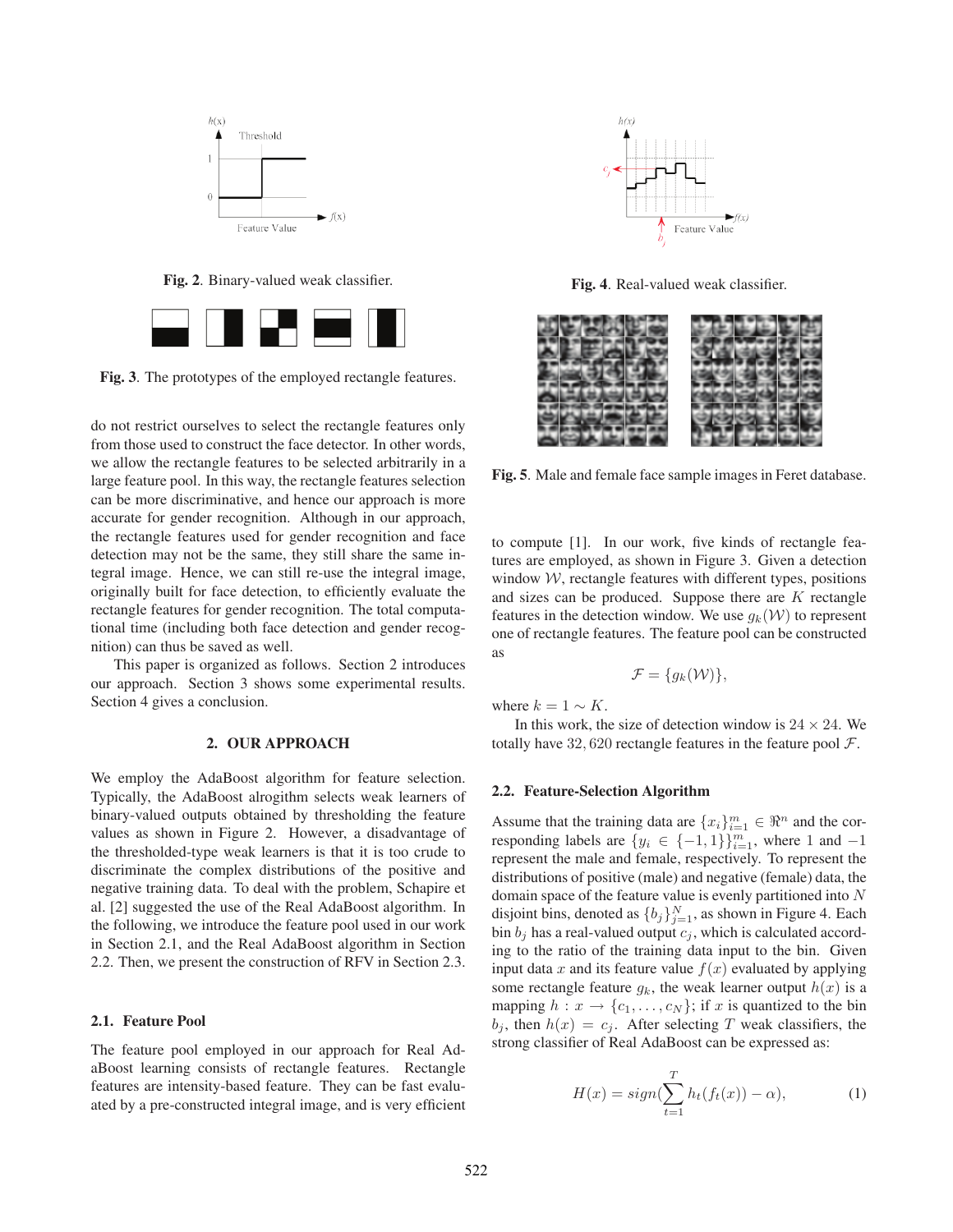where  $\alpha$  is a threshold. The confidence value of the classifier  $H$  is defined as:

$$
conf_A(H; x) = \sum_{t=1}^{T} h_t(f_t(x)) - \alpha.
$$
 (2)

A high confidence value implies that the input data is likely to be a positive sample. It has been shown that Real AdaBoost has better discriminating power than the standard binary-valued AdaBoost. More details can be found in [2].

# 2.3. Forming the feature vector

We select T rectangle features  $g_1, ..., g_T$  from feature pool  $\mathcal F$ by using Real AdaBoost algorithm. The feature values can be calculated depend on the form of rectangle features. The output of each rectangle feature is 1-D feature value. Based on the feature value, the weak classifier can generate a confident value. In the strong classifier  $H$ , it uses the sum of  $T$  confident values and a threshold  $\alpha$  to classify input data x. In our approach, we use all rectangle features' values in the strong classifier as our feature vector, which can be described as

$$
RFV(x) = [g_1(x), g_2(x), ..., g_T(x)]
$$

## 3. EXPERIMENTS

Many researchers use the fa-part of Feret face database [10] to test their methods. We also use this database for our approach. In this section, we show how we prepare the data. Then we compare the accuracy of different data representations by using various kinds of classifiers. To evaluate the efficiency for real-time system, we also calculate the identification time of all of the methods. Finally, we analyze the experimental results to suggest an effective approach for gender recognition.

#### 3.1. Data Preparation

The fa-part of Feret face database consists of regular frontal images. It contains 1,759 images with 1,150 male and 609 female faces from 1,010 individuals. Table 1 shows the number of frontal face images of each individual. For example, there are 252 persons with 2 face images. These faces have many variations, including lighting, beard, and eyeglasses. We align and crop these faces according to the positions of eyes and mouth center and normalize them to size  $24 \times 24$ . After normalizing, we perform histogram equalization for all face images. Some face samples are shown in Figure 5. For each method, the average error rate was estimated with fivefold cross validation. That is we split data into five groups and execute five runs and then average all results. For each run we select one non-overlapped group for testing and other groups for training. In every run, the size of training set is 1,408 (920 males and 488 females) and the test set is 351 (230 males and 121 females).

Table 1. The number of frontal face images of each individual in Feret database.

| Number of Images       |  |    |              |  |  |
|------------------------|--|----|--------------|--|--|
| Number of People   626 |  | 28 | <sup>Q</sup> |  |  |



Fig. 6. The color blocks are rectangle features we trained. We just draw the features' position and size instead of types.

#### 3.2. Experimental Results and Analysis

In the experiments, the data representations include thumbnail data (Ori), dimension reduction with PCA (PCA) and our RFV descriptor. We use NN and nonlinear SVMs classifiers for our experiments. We also report the classification results by applying the Real AdaBoost directly.

In Real AdaBoost strong classifier and RFV training, we specify that the detection rate is <sup>99</sup>.5% and the false positive rate is <sup>0</sup>.1%. Taking the first run as example, when the training process is completed, 33 rectangle features (Figure 6) are selected. We use them in Real AdaBoost strong classifier and also as our RFV descriptor in the test stage. In each method, we select the best result via model selection.

For all data representation and classifiers, combining nonlinear SVMs classifier and the Ori or our RFV representation have better accuracy <sup>92</sup>.42% and <sup>92</sup>.31% in Table 2. The Ori representation has better accuracy than our descriptor RFV, but its computational load (0.<sup>268</sup> second) of <sup>351</sup> test data is heavy. In our experiment, the method which has the best efficiency (0.<sup>047</sup> second) of <sup>351</sup> test data is Real AdaBoost strong classifier, but its accuracy (89.80%) is poor. Considering both accuracy and efficiency, the RFV representation with nonlinear SVMs classifier is suggested in our study. The RFV representation only uses 33 dimension data to describe face images for gender recognition. The Figure 7 shows some of the detailed recognition results of the approach (RFV+NN).

#### 4. CONCLUSIONS

We have developed a new approach which combines the rectangle feature vector (RFV) and nonlinear SVMs classifier to identify humans' genders from their face images. Our approach can be integrated with the face detection since they can share the same integral image. An effective and efficient